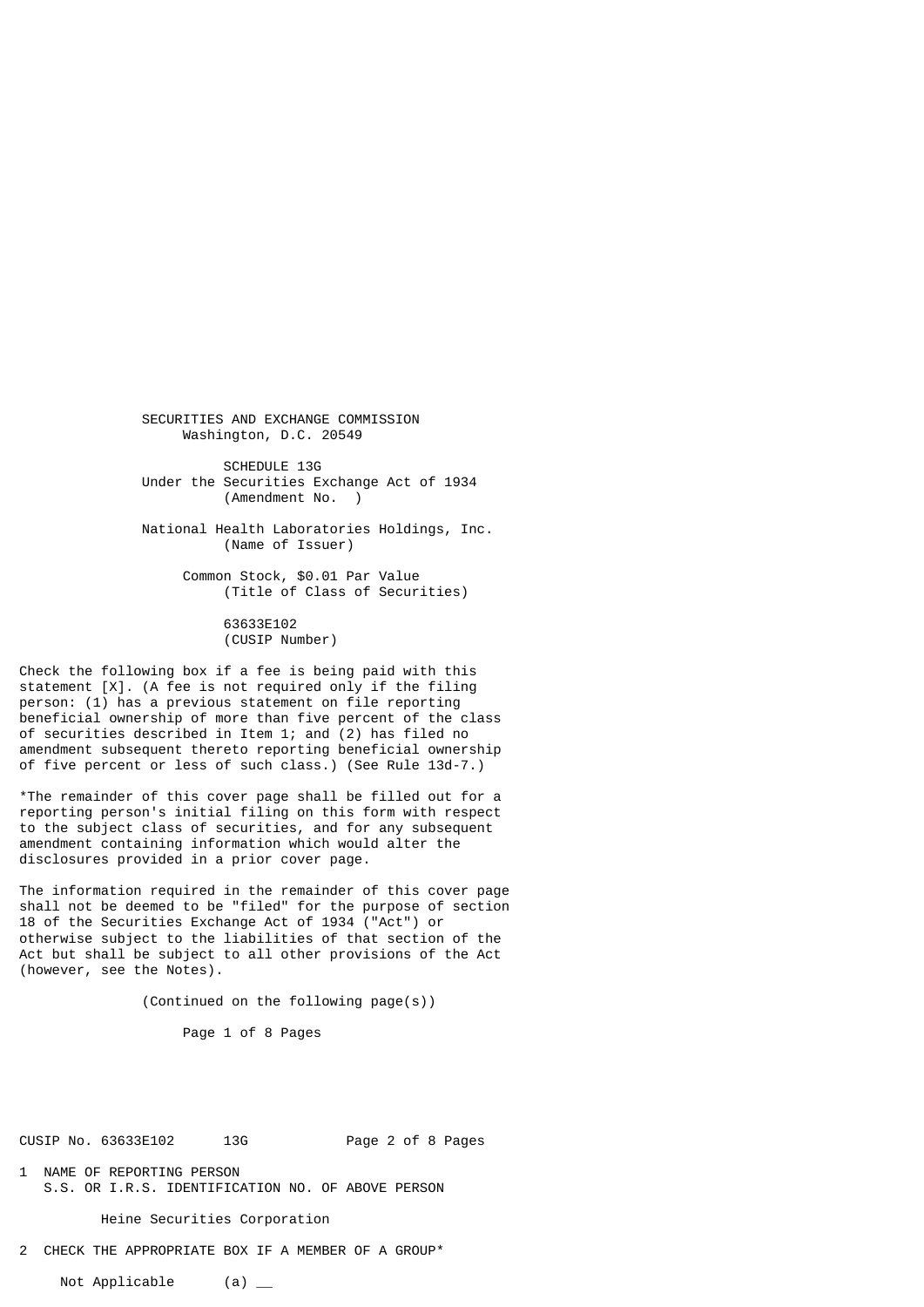4 CITIZENSHIP OR PLACE OF INCORPORATION

Delaware

| NUMBER OF<br><b>SHARES</b> | 5              | SOLE VOTING POWER<br>4,356,500 (See Introductory Note) |
|----------------------------|----------------|--------------------------------------------------------|
| BENEFICIALLY 6             |                | SHARED VOTING POWER                                    |
| OWNED BY                   |                | None (See Introductory Note)                           |
| EACH                       | $\overline{7}$ | SOLE DISPOSITIVE POWER                                 |
| REPORTING                  |                | 4,356,500 (See Introductory Note)                      |
| PERSON                     | 8              | SHARED DISPOSITIVE POWER                               |
| WITH                       |                | None (See Introductory Note)                           |

 $(b)$   $\qquad$ 

- 9 AGGREGATE AMOUNT BENEFICIALLY OWNED BY EACH REPORTING<br>PERSON 4,356,500 (See Introductory Note) 4,356,500 (See Introductory Note)
- 10 CHECK BOX IF THE AGGREGATE AMOUNT IN ROW (9) EXCLUDES CERTAIN SHARES\* /\_\_/
- 11 PERCENT OF CLASS REPRESENTED BY AMOUNT IN ROW (9)

5.1%

12 TYPE OF REPORTING PERSON\*

IA

\*SEE INSTRUCTION BEFORE FILLING OUT!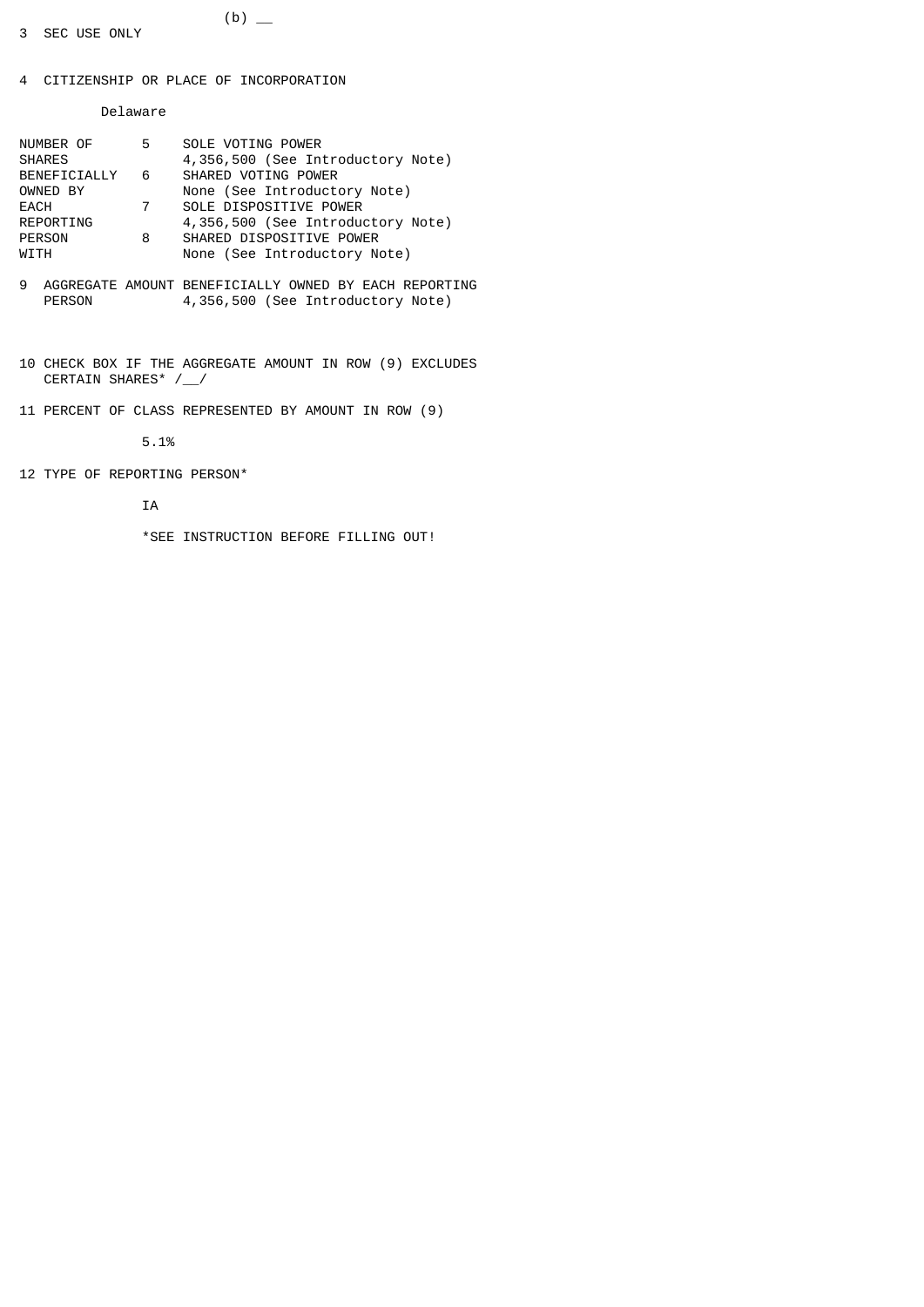CUSIP No. 63633E102 13G Page 3 of 8 Pages

1 NAME OF REPORTING PERSON S.S. OR I.R.S. IDENTIFICATION NO. OF ABOVE PERSON

Michael F. Price

- 2 CHECK THE APPROPRIATE BOX IF A MEMBER OF A GROUP\*
- Not Applicable  $(a)$  \_  $(b)$  — 3 SEC USE ONLY
- 4 CITIZENSHIP OR PLACE OF INCORPORATION

United States

| NUMBER OF      | 5              | SOLE VOTING POWER                 |
|----------------|----------------|-----------------------------------|
| <b>SHARES</b>  |                | None (See Introductory Note)      |
| BENEFICIALLY 6 |                | SHARED VOTING POWER               |
| OWNED BY       |                | 4,356,500 (See Introductory Note) |
| EACH           | $\overline{7}$ | SOLE DISPOSITIVE POWER            |
| REPORTING      |                | None (See Introductory Note)      |
| <b>PERSON</b>  | 8              | SHARED DISPOSITIVE POWER          |
| WITH           |                | 4,356,500 (See Introductory Note) |

9 AGGREGATE AMOUNT BENEFICIALLY OWNED BY EACH REPORTING PERSON

4,356,500 (See Introductory Note)

- 10 CHECK BOX IF THE AGGREGATE AMOUNT IN ROW (9) EXCLUDES CERTAIN SHARES\* /\_\_/
- 11 PERCENT OF CLASS REPRESENTED BY AMOUNT IN ROW (9)

5.1%

12 TYPE OF REPORTING PERSON\*

IN

\*SEE INSTRUCTION BEFORE FILLING OUT!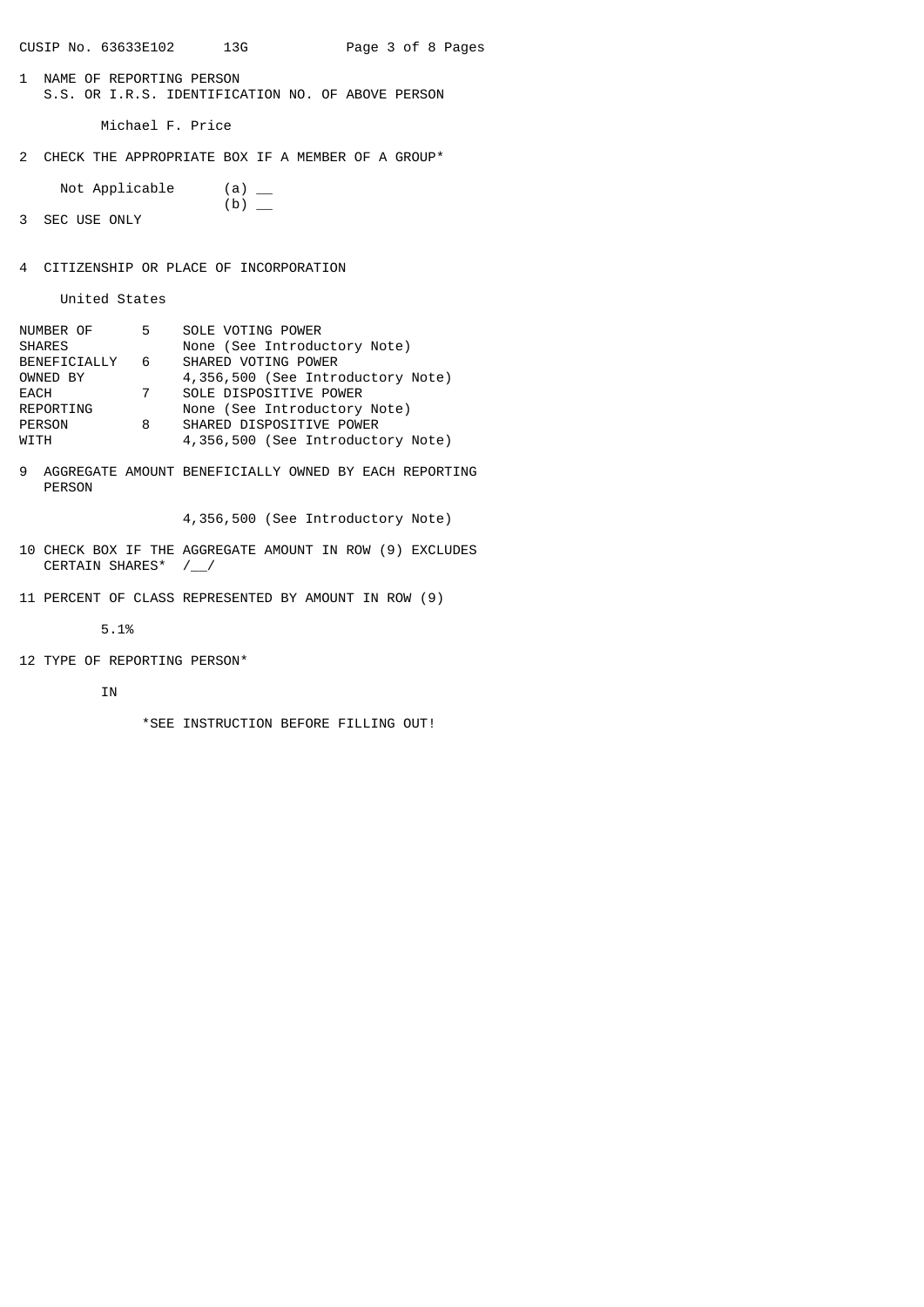## Introductory Note

This statement on Schedule 13G is being filed by Heine Securities Corporation ("HSC"), an investment adviser registered under the Investment Advisers Act of 1940. One or more of HSC's advisory clients is the legal owner of the securities covered by this statement. Pursuant to investment advisory agreements with its advisory clients, HSC has sole investment discretion and voting authority with respect to such securities.

This statement on Schedule 13G is also being filed by Michael F. Price. Mr. Price is President of HSC, in which capacity he exercises voting control and dispositive power over the securities reported herein by HSC. Mr. Price, therefore, may be deemed to have indirect beneficial ownership over such securities. Neither Mr. Price nor HSC has any interest in dividends or proceeds from the sale of such securities, owns any such securities for his or its own account and disclaims beneficial ownership of all the securities reported herein.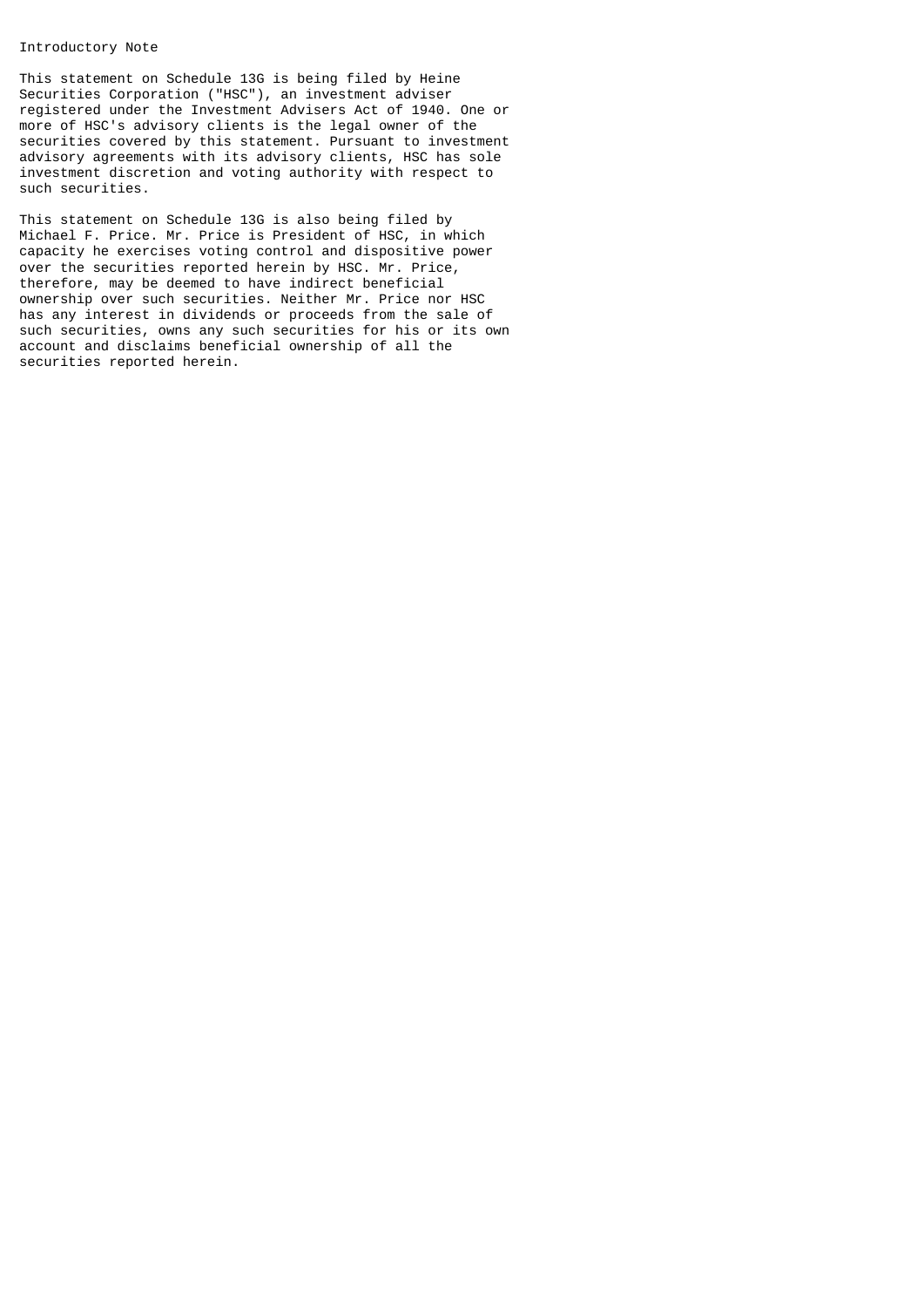Item 1 (a). Name of Issuer:

National Health Laboratories Holdings, Inc.

Item 1 (b). Address of Issuer's Principal Executive Offices:

4225 Executive Square, Suite 805 La Jolla, CA 92037

Item 2 (a). Name of Persons Filing:

Heine Securities Corporation and Michael F. Price

Item 2 (b). Address of Principal Business Office:

51 J.F.K. Parkway Short Hills, New Jersey 07078

Item 2 (c). Citizenship:

Heine Securities Corporation is a Delaware corporation. Michael F. Price is a United States citizen.

Item 2 (d). Title of Class of Securities:

Common Stock, Par Value \$0.01

Item 2 (e). Cusip Number: 63633E102

Item 3. The persons filing this Schedule 13G are:

An investment adviser registered under Section 203 of the Investment Advisers Act of 1940; Mr. Price is President of Heine Securities Corporation.

Item 4. Ownership.

(a) Amount Beneficially Owned: 4,356,500

(b) Percent of Class: 5.1%

(c) Number of shares as to which Heine Securities Corporation and Michael F. Price have:

(i) sole power to vote or direct the vote: 4,356,500

(ii) shared power to vote or direct the vote: 0

(iii) sole power to dispose or to direct the disposition of: 4,356,500

(iv) shared power to dispose or to direct the disposition of: 0

Item 5. Ownership of Five Percent or Less of a Class:

If this statement is being filed to report the fact that as of the date hereof the reporting person has ceased to be the beneficial owner of more than five percent of the class of securities, check the following [ ]

Item 6. Ownership of More Than Five Percent on Behalf of Another Person: Not Applicable

Item 7. Identification and Classification of the Subsidiary Which Acquired the Security Being Reported on by the Parent Holding Company: Not Applicable

Item 8. Identification and Classification of Members of the Group: Not Applicable

Item 9. Notice of Dissolution of Group: Not Applicable

Item 10. Certification.

By signing below I certify that, to the best of my knowledge and belief, the securities referred to above were acquired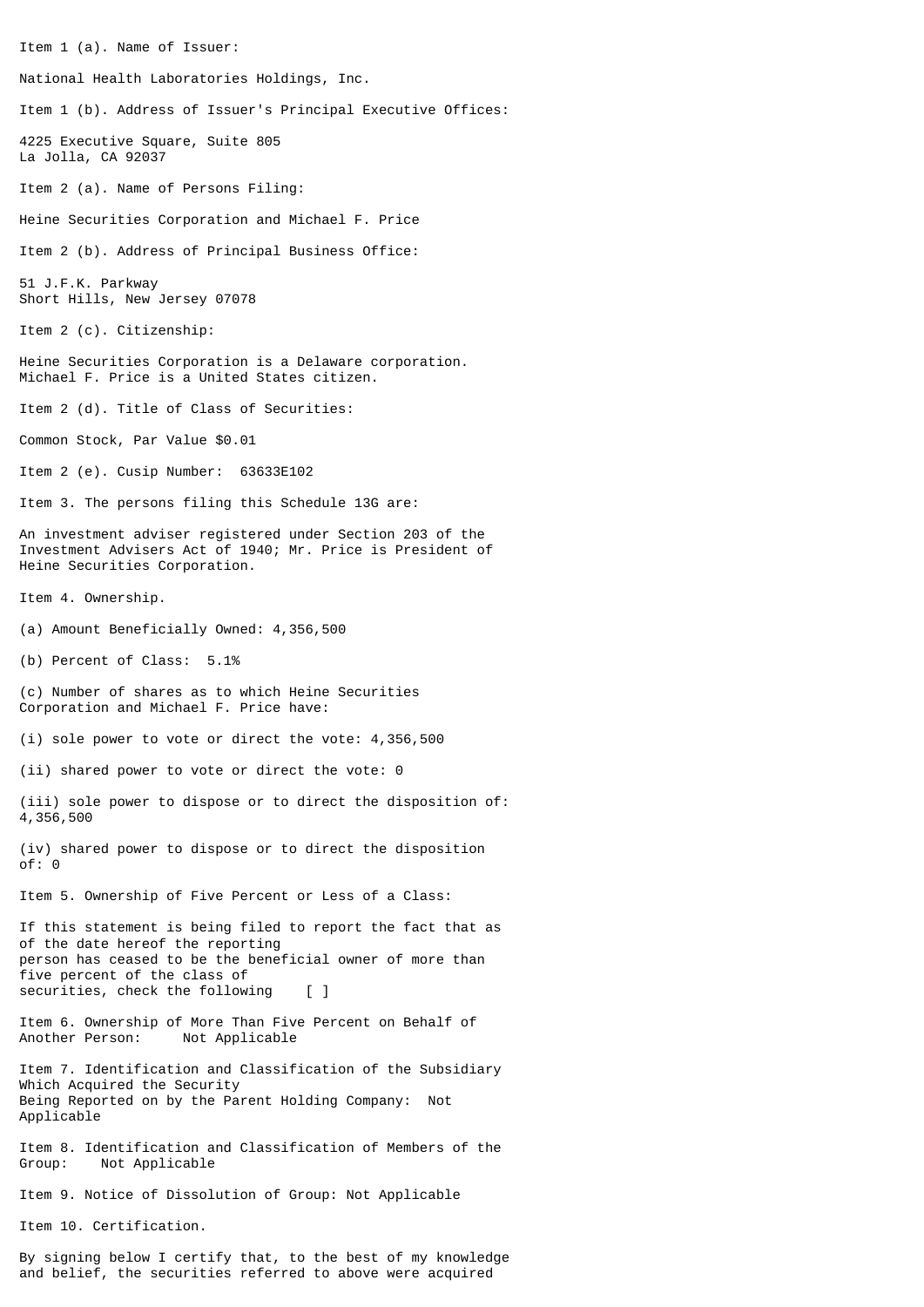in the ordinary course of business and were not acquired for the purpose of and do not have the effect of changing or influencing the control of the issuer of such securities and were not acquired in connection with or as a participant in any transaction having such purpose or effect.

Signatures.

After reasonable inquiry and to the best of my knowledge and belief, I certify that the information set forth in this statement is true, complete and correct.

HEINE SECURITIES CORPORATION

By: /s/ Michael F. Price President

MICHAEL F. PRICE

/s/ Michael F. Price Dated: February 2, 1995